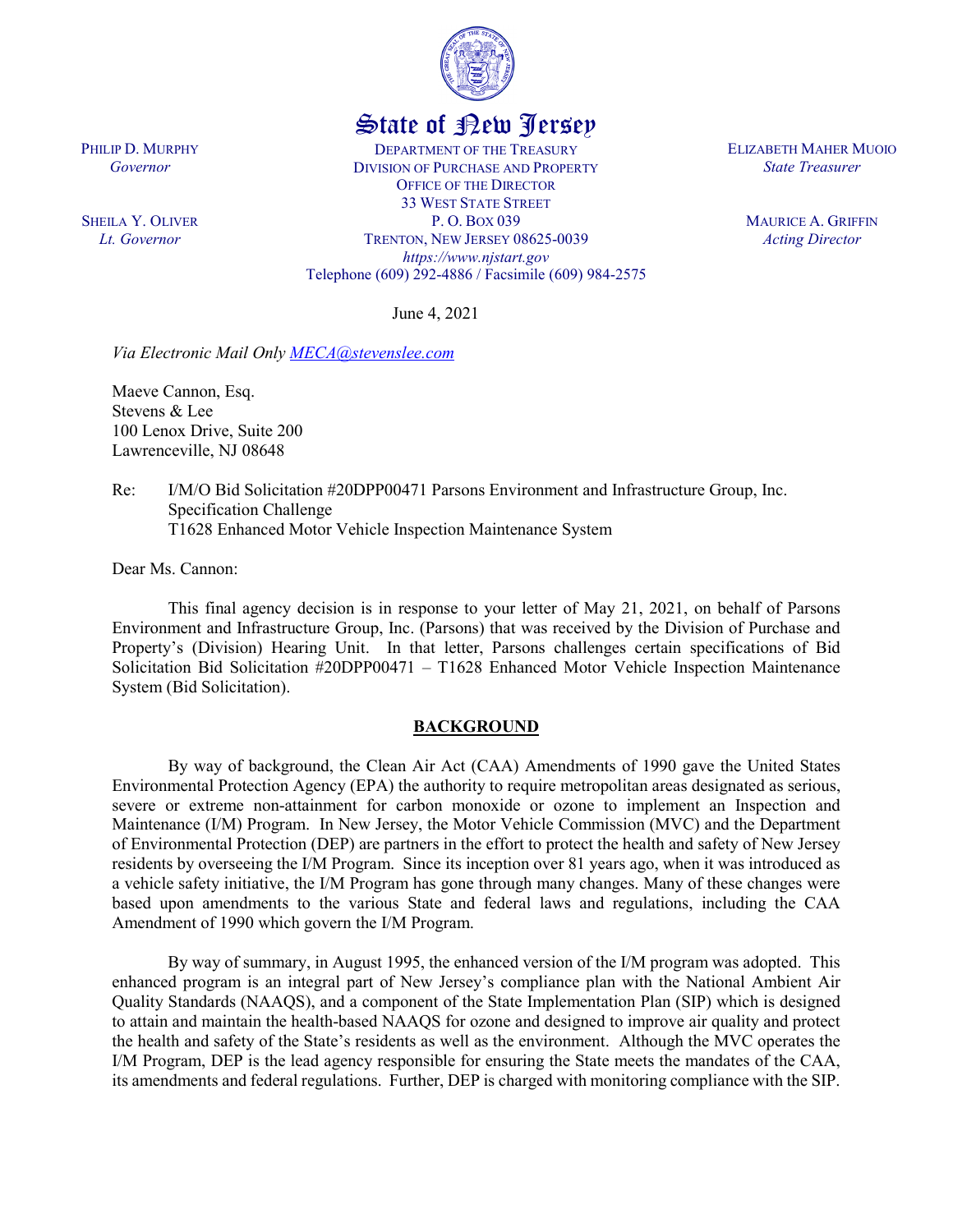In August 1998, the State awarded a contract to privatize the centralized vehicle inspection program. The contractor retrofitted/built and equipped 132 inspection lanes, designed and built a vehicle inspection database, and assumed the operation of the Centralized Inspection Facilities (CIFs). Private Inspection Facilities (PIFs) remain part of New Jersey's I/M program. The current I/M program is considered a hybrid system, meaning it utilizes both CIFs and PIFs. There are approximately 2,100,000 emission inspections performed annually.

On August 28, 2019, the Division's Procurement Bureau (Bureau) issued the Bid Solicitation on behalf of MVC and DEP. Bid Solicitation § 1.1 *Purpose and Intent*. The purpose of the Bid Solicitation is to solicit Quotes for implementing the next generation Motor Vehicle Inspection and Maintenance program (NGSystem). The Inspection and Maintenance program is the mandatory periodic inspection of vehicles to assure compliance with standards established by the State and the federal government. *Ibid.* The intent of this Bid Solicitation is to award a Master Blanket Purchase Order (Blanket P.O. or Contract) to that responsible Vendor {Bidder} (Bidder) whose Quote, conforming to this Bid Solicitation, is most advantageous to the State, price and other factors considered. *Ibid.,* Bid Solicitation Section 7.2 *Final Blanket P.O. Award.*

Pursuant to Bid Solicitation Section 1.3.4 *Mandatory Site Visit*, a Mandatory Site Visit was held on September 15, 2019. To be eligible to submit a Quote, potential Bidders were required to attend the site visit at each of the three identified locations:

- 1. Bakers Basin Inspection Facility 3200 Brunswick Pike Rte. 1 North, Lawrenceville, NJ 08648 (6-lane station built in 1956)
- 2. Flemington Inspection Facility 181 Routes 31 & 202, Ringoes, NJ 08551 (3-lane station built in 1978)
- 3. Washington Inspection Facility Route 31 North and Pershing Avenue, Washington, NJ 07882 (1-lane station built in 1938)

On September 17, 2021, Bid Amendment #1 was posted identifying those potential Bidders who participated in the Mandatory Site Visit. Thereafter, on October 29, 2019, Bid Amendment 2 was posted which solicited information on whether potential Bidders desired to participate in additional site visits. Based upon the responses received, Bid Amendment 3 was posted that identified the follow Optional Site Visits scheduled as follows:

| <b>Monday 11/18/19</b> | <b>Tuesday 11/19/19</b> | Wednesday 11/20/19 | <b>Thursday 11/21/19</b> |  |  |
|------------------------|-------------------------|--------------------|--------------------------|--|--|
| Newton                 | Newark                  | Lakewood           | Manahawkin               |  |  |
| Randolph               | Rahway                  | Southampton        | Cape May                 |  |  |
| Wayne                  | Kilmer                  | Cherry Hill        | Millville                |  |  |
| Paramus                | So. Brunswick           | Deptford           | Salem                    |  |  |
| Lodi                   | Eatontown               | Winslow            |                          |  |  |
| Secaucus               | Freehold                | Mays Landing       |                          |  |  |

In addition to the site visits, potential Bidders were permitted to submit questions and/or proposed modifications to the Bid Solicitation and State of New Jersey Standard Terms and Conditions through the *NJSTART* eProcurement System by September 18, 2019. Bid Solicitation 1.3.1 *Electronic Questions and*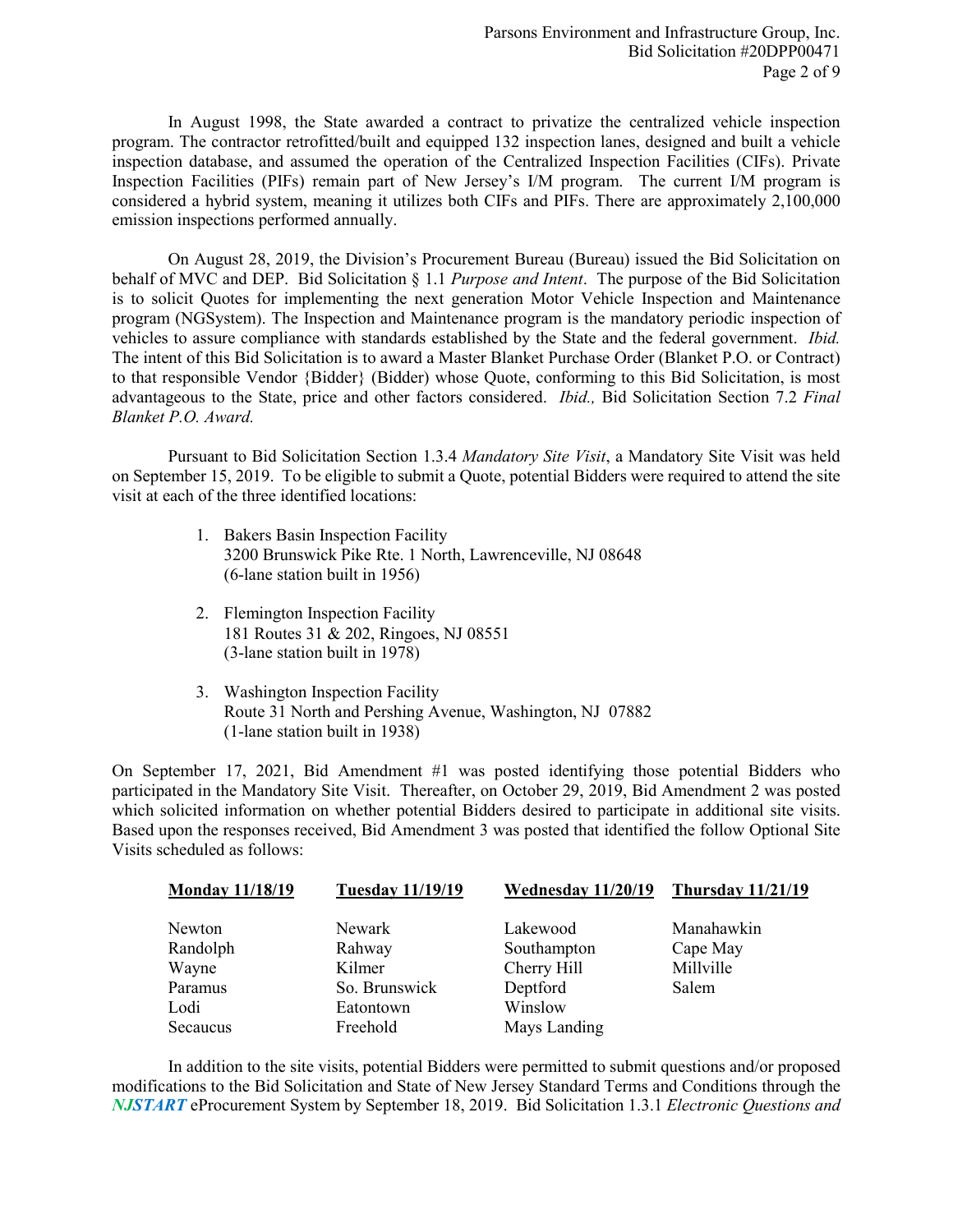*Answer Period.* On December 27, 2019, the Bureau issued Bid Amendment #4 responding to 48 questions received; on March 18, 2020, the Bureau posted Bid Amendment #6, responding to an additional 103 questions. Thereafter, the Bureau permitted potential Bidders to submit a second round of Questions through June 1, 2020 and then a third round of Questions through March 12, 2021. On August 19, 2020, the Bureau posted Bid Amendment #9, responding to eight questions received regarding Bid Solicitation Section 3.14 *Workforce*. On March 1, 2021 and April 16, 2021, the Bureau posted Bid Amendments #14 and #15 respectively responding to the remaining questions received during the second and third round of Q&A.

On May 25, 2021, Parsons submitted a challenge to the certain specifications of the Bid Solicitation. Specifically, Parsons raises the following concerns regarding the Bid Solicitation: (1) Parson is at a disadvantaged with respect to Quote pricing because it has specific information regarding maintenance, repairs and renovations that are needed at the various inspection facilities; (2) that inaccurate/incomplete information has been provided to potential Bidders with respect to the requirement to hire the current inspection workforce; (3) there was no information included in the Bid Solicitation regarding required COVID protocols; and, (4) the Bid Solicitation failed to include or reference new and emerging technologies.

In consideration of Parsons' specification challenge, I have reviewed the record of this procurement, including the Bid Solicitation, relevant statutes, regulations and case law. This review has provided me with the information necessary to determine the facts of this matter and to render an informed final agency determination regarding Parsons' specification challenge.

### **DISCUSSION**

#### **A. Routine and Capital Maintenance, Repairs and Renovations at Centralized Inspection Facilities**

In the protest, Parsons claims that it will be at a disadvantaged when submitting its Quote pricing. As the current vendor, Parson's states that is aware of approximately 3.1 million dollars of needed maintenance, repairs and renovations at various facilities across the State; and therefore, it is in a position to account for such needed maintenance, repairs and renovations in developing its Quote pricing. Parsons believes that this will put it at a disadvantage with respect to pricing because other potential Bidders have not been provided with the information regarding the necessary maintenance, repairs and renovations as identified in Parsons' protest Exhibits A and B.

With respect to routine maintenance, repairs and renovations at the State's CIFs, Bid Solicitation Section 3.21.2 *Routine Maintenance and Operations of Buildings and Grounds* state in part:

- A. The Vendor {Contractor} shall provide at its own expense all routine service operations, maintenance, and repairs, as listed in this section. Appendix 3.2H specifies the responsibilities of the Vendor {Contractor} and the State at all facilities and lists the current Vendor's {Contractor's} monthly electric and gas utility cost for each of the three shared sites (Newark, Eatontown, and Wayne). All workers performing building services (as defined in N.J.S.A. 34:11- 56.59) on State-owned or State-leased property shall be paid prevailing wage pursuant to N.J.S.A. 34:11-56.58 - .70.
- B. The Vendor {Contractor} shall provide routine service operations, maintenance, and repairs to the buildings and grounds of the CIFs as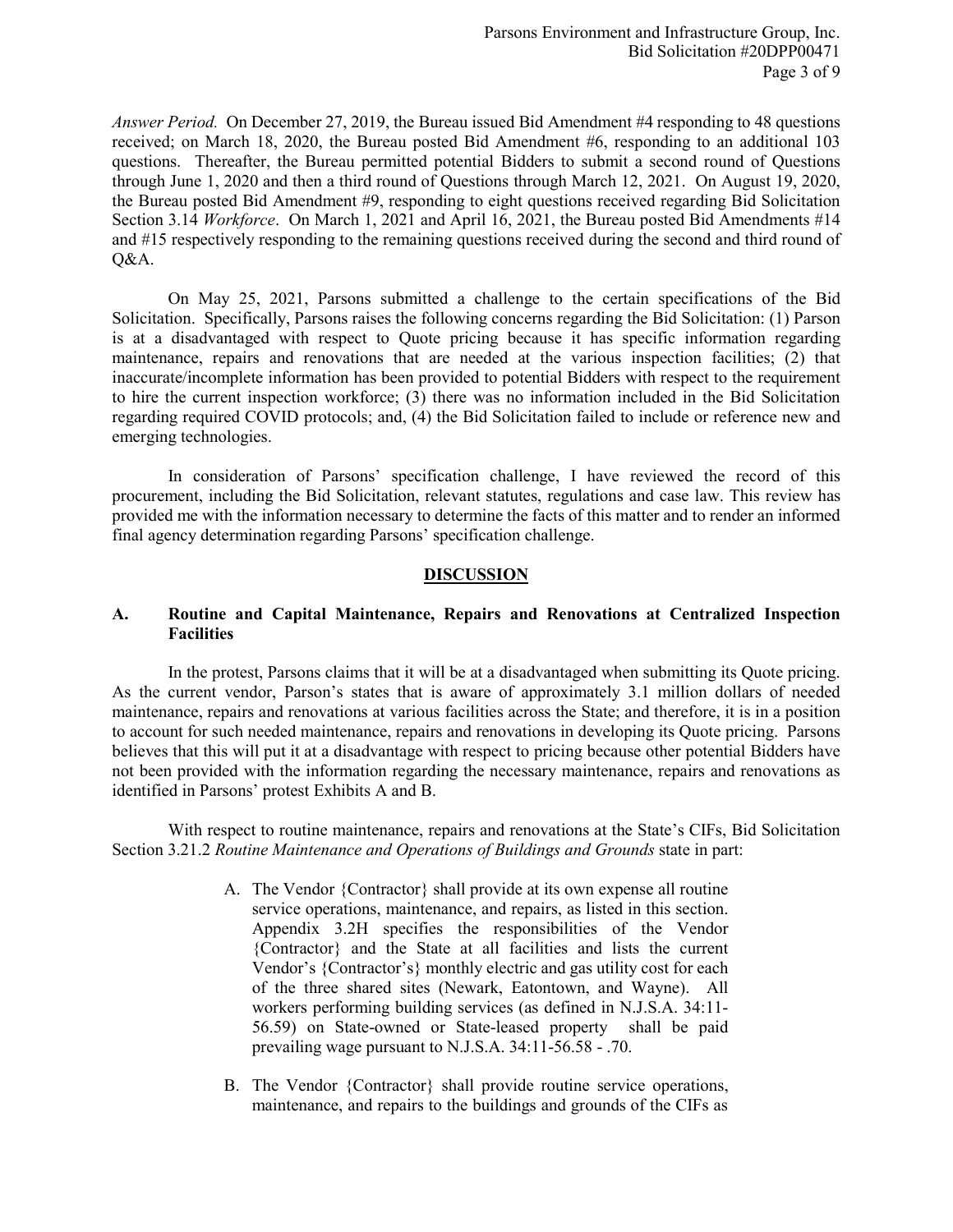well as three (3) SIFs (Asbury Park, Westfield, and Winslow). Two (2) facilities, Asbury Park and Westfield, are standalone SIFs. Winslow SIF is co-located with Winslow CIF. MVC agency operations and inspection services share the same building in three (3) facilities (Newark, Eatontown, and Wayne). There are additional shared facilities whereby MVC may utilize nominal square footage in a CIF's office space for operations and driver testing. In co-located facilities, MVC Operations (agency and driver testing) and a CIF are typically housed in separate buildings on the same property.

C. The Vendor {Contractor} shall be responsible for queuing, parking, entrance, and exit driveways, all walkways, grounds landscaping, loose debris, and signage over each entire site at all facilities.

With respect to capital expenditures, Bid Solicitation Section 3.21.3 *CIF Capital Maintenance, Repairs and Renovations at Existing CIFs*, states in part:

> The Vendor {Contractor} must, within 90 days after award of a Blanket P.O., accept responsibility for Capital Maintenance, Repairs, and Renovations Work (Work) at authorized NJ State inspection facilities (facilities). The Vendor {Contractor} shall be solely responsible for all work and costs associated with capital maintenance, repairs, and renovations deemed necessary by the State at the CIF and SIF inspection facilities. Upon commencement of the Blanket P. O., the Vendor {Contractor} and State shall mutually assess each facility to determine the current physical site condition. The Vendor {Contractor} shall accept the current assessed condition of all authorized NJ State inspection facilities (CIFs and SIFs) as routinely maintained and in operable condition. Conversely, any necessary capital repairs, maintenance or renovations identified during each mutual site assessment must be identified, dated, mutually reported, and recorded. The Vendor {Contractor} shall within 45 days of the commencement of the Blanket P.O. prepare and submit a report on the condition of the facilities, as part of the CIF Capital Project Plan (see D below), to the SCM for review and approval. Annually thereafter, the State shall assess the condition of all facilities to ensure each site is properly maintained in accordance with the requirements of the Blanket P.O. In the event the State determines any facility is not maintained in accordance with the requirements of the Blanket P.O., the Vendor {Contractor} shall be directed to submit to the SCM, within 30 days of the evaluation, a corrective action plan for the remediation of the differences discovered in the evaluation.

Regardless of the type of maintenance or repair to be performed, the Bid Solicitation requires that the Contractor shall pay for all such expenses.

To ensure that all potential Bidders had to opportunity to inspect the CIF's and make a preliminary assessment of the routine and/or capital repairs, maintenance or renovations which may be required, the State afforded potential Bidders the opportunity to visit each of the 25 CIFs and gather information that they could then use in preparing their respective Quote pricing.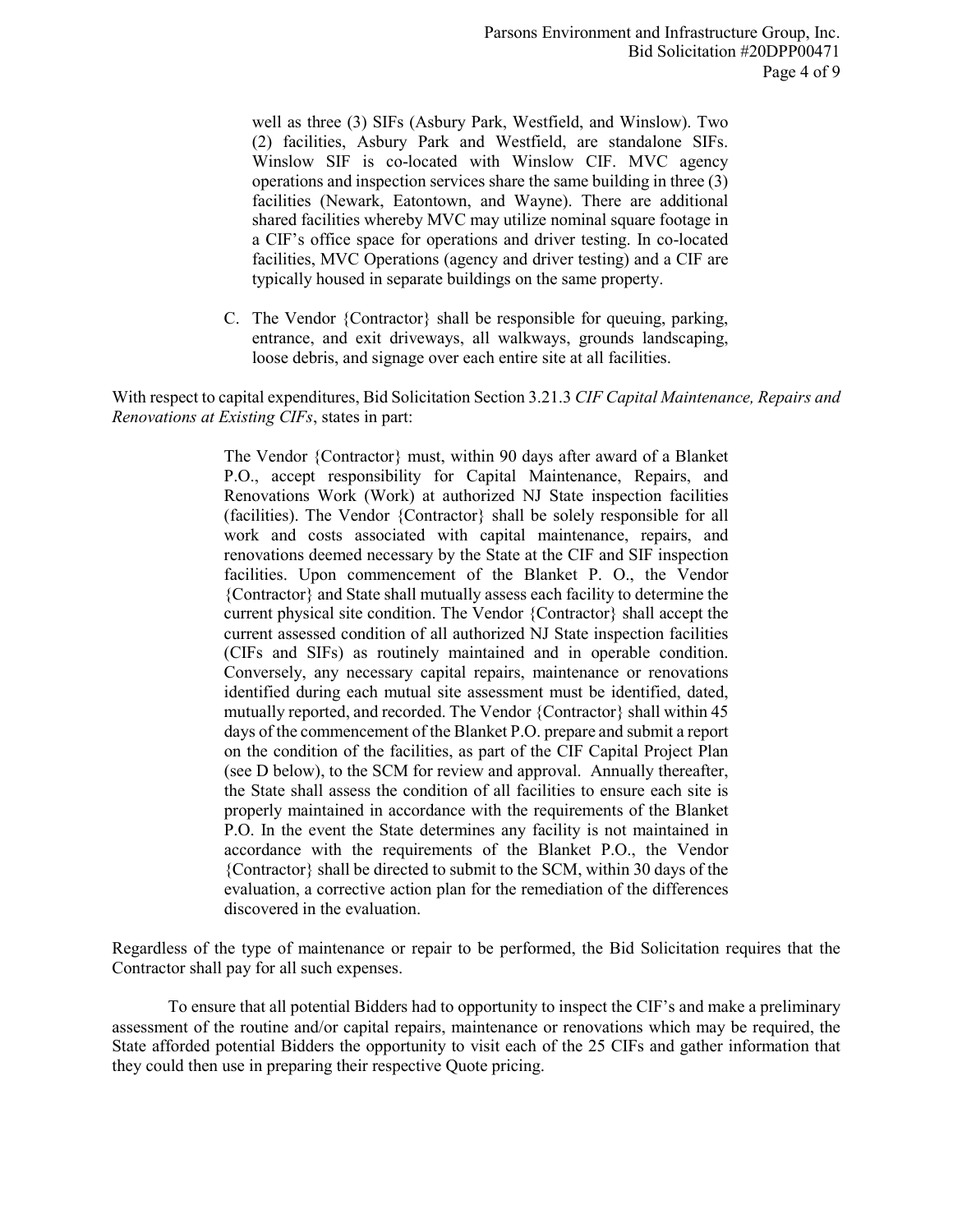After the site visits, potential Bidders were afforded the opportunity to ask questions through the Questions and Answer process. There were numerous questions posed and answered regarding Bid Solicitation Section 3.21.2 *Routine Maintenance and Operations of Buildings and Grounds* and Bid Solicitation Section 3.21.3 *CIF Capital Maintenance, Repairs and Renovations at Existing CIFs* related to historical costs, responsibility for the cost of performing any necessary maintenance and repairs and outstanding costs. There were no questions specifically raised about the ability to perform more in-depth inspections of the buildings or any equipment; and therefore, no additional inspections were scheduled.

Further, in order to provide potential Bidders with the historical data on the costs of maintenance and repairs required by Bid Solicitation Section 3.21.2 and Bid Solicitation Section 3.21.3, included with the Bid Solicitation was Appendix 3.2H which set forth more detailed information regarding the annual costs for routine maintenance items and for the historical capital expenditures. For example, the capital expenditures for the preceding ten (10) years is as follows:

|  |                                                                                                                                                                                                                                                                                                                                                                        |                     | Facility Buildings, Utilities and Grounds                             |                     |                     |                     |                     |                     |                     |                     |                         |
|--|------------------------------------------------------------------------------------------------------------------------------------------------------------------------------------------------------------------------------------------------------------------------------------------------------------------------------------------------------------------------|---------------------|-----------------------------------------------------------------------|---------------------|---------------------|---------------------|---------------------|---------------------|---------------------|---------------------|-------------------------|
|  |                                                                                                                                                                                                                                                                                                                                                                        |                     | <b>Expenditures for Facility Renovations, Maintenance and Repairs</b> |                     |                     |                     |                     |                     |                     |                     |                         |
|  | <b>Facility Expenditures</b>                                                                                                                                                                                                                                                                                                                                           |                     |                                                                       |                     |                     |                     |                     |                     |                     |                     |                         |
|  | Facility Renovations, Maintenance and Repairs Includes<br>items such as or repairs to: carpentry, plumbing,<br>electrical, heating, ventilation, air conditioning, parking<br>lot lighting, locksmithing, painting, plumbing, roofing<br>and repairs to parking lots, sidewalks, driveways,<br>curbing, paving, lane floor repairs, and erosion control<br>5 measures. | Fiscal year<br>2009 | Fiscal year<br>2010                                                   | Fiscal year<br>2011 | Fiscal year<br>2012 | Fiscal year<br>2013 | Fiscal year<br>2014 | Fiscal year<br>2015 | Fiscal year<br>2016 | Fiscal year<br>2017 | Est-Fiscal<br>year 2018 |
|  |                                                                                                                                                                                                                                                                                                                                                                        | \$486,877           | \$1,347,487                                                           | \$473,116           | \$458,140           | \$590,302           | \$481,282           | \$650,000           | \$514,886           | \$500,151           | \$679,728               |
|  |                                                                                                                                                                                                                                                                                                                                                                        |                     |                                                                       |                     |                     |                     |                     |                     |                     |                     |                         |
|  |                                                                                                                                                                                                                                                                                                                                                                        |                     |                                                                       |                     |                     |                     |                     |                     |                     |                     |                         |
|  |                                                                                                                                                                                                                                                                                                                                                                        |                     |                                                                       |                     |                     |                     |                     |                     |                     |                     |                         |

Parsons asserts that there are numerous requests for maintenance and repairs which have not been approved by MVC totaling approximately 3.1 million dollars. With respect to those items, MVC has not indicated that it will require that these repairs be made at the inception of a new Contract award. In fact, through the site inspections potential Bidders could have made their own assessment of necessary maintenance and repairs; and more importantly, the awarded Contractor will be performing its own detailed assessment of necessary maintenance and repairs; it will not know of or be required to perform Parsons' list of maintenance and repairs.

The Bid Solicitation provided potential Bidders with the historical data on the costs of maintenance and repairs required by Bid Solicitation Section 3.21.2 and the historical capital expenditure costs for the maintenance and repairs required by Bid Solicitation Section 3.21.3. Additionally, during the procurement process, potential Bidders were afforded the opportunity to visit each of the State's 25 Centralized Inspection Facilities. Moreover, Question #19 on Bid Amendment #14 reminded all potential Bidders that "The actual capital repair expenses for the last 12 years are located in Appendix 3.2 H. All Vendors {Bidders} should use these costs in estimating capital repair costs. Updated facility costs chart has been uploaded as T1628 Revised Appendix 3.2H 03/01/2021." Taken together potential Bidders have the information necessary to account for the annual costs of maintenance and repairs required by Bid Solicitation Section 3.21.2 and Bid Solicitation Section 3.21.3 when developing their respective Quote pricing.

Based upon the foregoing, no amendment to Bid Solicitation Section 3.21.2 *Routine Maintenance and Operations of Buildings and Grounds* or Bid Solicitation Section 3.21.3 *CIF Capital Maintenance, Repairs and Renovations at Existing CIFs* is necessary. However, an amended response to Questions #1 and 2 on Bid Amendment #15 has been posted as MVC has confirmed that the State will not reimburse the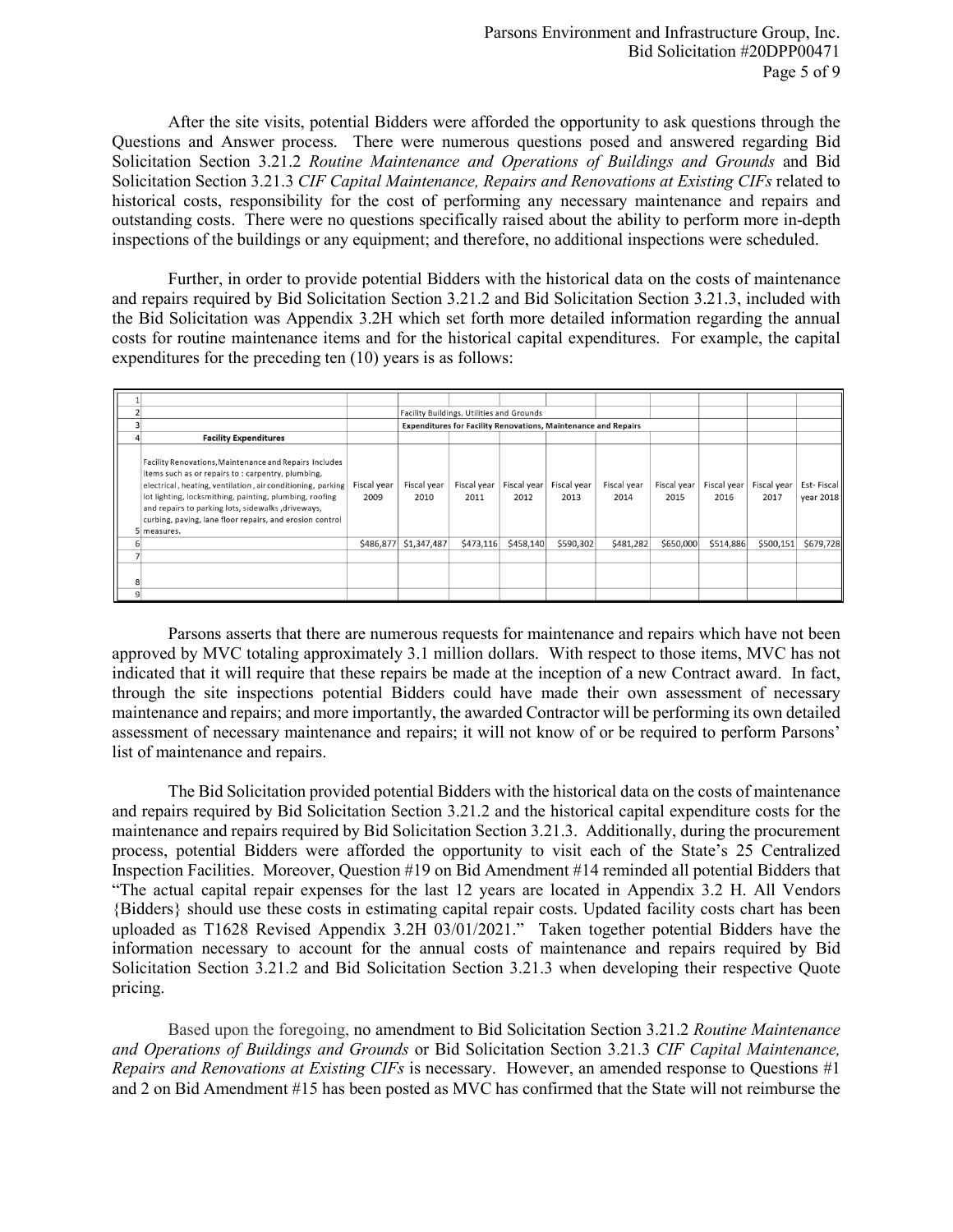Contractor for any costs incurred for maintenance and repairs performed by the Contractor as required by Bid Solicitation Section 3.21.2 and Bid Solicitation Section 3.21.3. See Bid Amendment #18.

#### **B. Workforce**

…

Next, Parsons alleges that the Bid Solicitation has mislead potential Bidders by indicating that the awarded Contractor "should" offer positions to the current employees. Parsons states that the applicable law "requires" that the current employees be offered positions. Parsons claims that because of this misstatement, potential Bidders, other than Parsons, will not properly account for the costs of unionized workforce when preparing their respective Quote pricing. In support its position that the awarded Contractor is required to offer employment to and hire all current employees, Parsons refers to a portion of the Federal Clean Air Mandate Compliance Act, stating "Specifically, the Federal Clean Air Mandate Compliance Act, *N.J.S.A*. 39:8-41, et seq., mandated that "[a]ll qualified full time employees whose employment with the division is terminated as a result of P.L. 1995, c. 112 (C. 39:8-41 et al.) *shall be offered full-time employment*." *N.J.S.A*. 39:8-44c(7), *emphasis supplied*." Parson's protest, pgs. 14-15.

To respond to Parson's protest requires a brief review of the Federal Clean Air Mandate Compliance Act (Act) which was enacted by the New Jersey Legislature in 1995. In part, the Act states that

> The Legislature further finds and declares that the inspection and maintenance program being imposed by the Environmental Protection Agency pursuant to the federal law will be expensive and burdensome on the citizens of this State, but that the alternative to adopting this program is a series of federal sanctions that would result in the loss of federal highway monies, more stringent permitting criteria for industry and the imposition of an air pollution control program by the Environmental Protection Agency.

> The Legislature further finds and declares that it would not adopt this enhanced motor vehicle inspection and maintenance program if the federal government were not forcing such action by the threat of the abovementioned sanctions.

> The Legislature further finds and declares that it shall take this opportunity to improve the existing motor vehicle inspection system by authorizing competitive contracting for or privatization of motor vehicle inspections and making other necessary legislative reforms to the provisions of Title 39 of the Revised Statutes.

[N.J.S.A. 39:8-42, emphasis added.]

With the move toward privatizing the State's inspection and maintenance program, the Senate Committee reviewing the Bill (S1700, dated February 6, 1995) recognized that a number of state employees could be left without jobs; and therefore, the Senate Committee substitute proposed "several contract provisions to make the program more consumer-friendly, including… offering employment to full-time DMV employees whose employment is terminated as a result of the act." See, Senate Natural Resources, Trade and Economic Development Committee, Statement to Senate Committee Substitute for S1700, dated February 6, 1995. Accordingly, when enacted, P.L. 1995, c. 112 included the following language: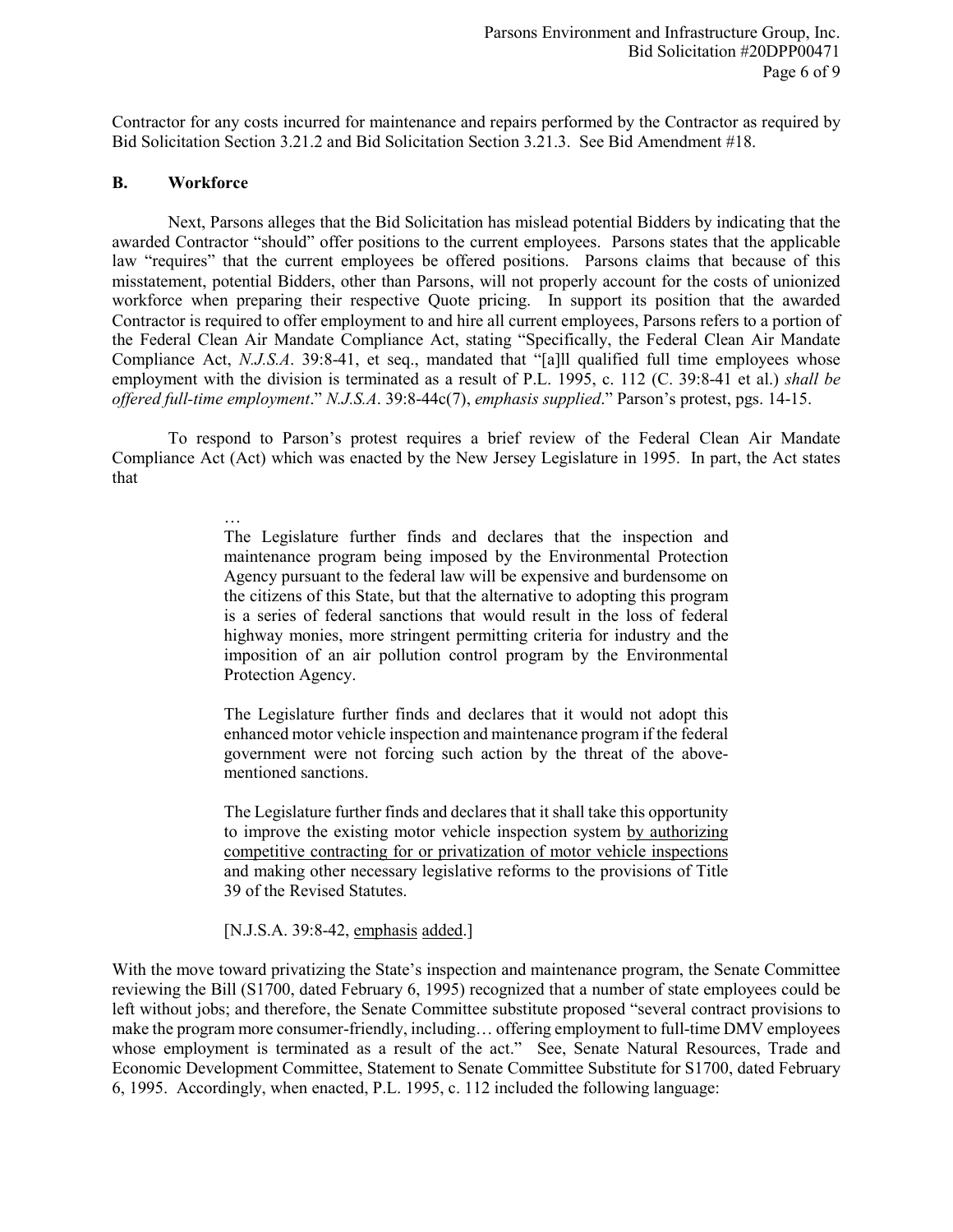All qualified full-time employees whose employment with the division is terminated as a result of P.L.1995, c.112 (C.39:8-41 et al.) shall be offered full-time employment. If more than one contract for the operation of official inspection facilities is awarded, each contractor shall offer fulltime employment to a percentage of the number of such employees that is equal to the percentage of the total number of inspection lanes that will be operated by that contractor.

[N.J.S.A. 39:8-44 $(c)(7)$ , emphasis added.]

Importantly, the Act defines Division as "the Division of Motor Vehicles in the Department of Law and Public Safety."[1](#page-6-0) N.J.S.A. 39:8-43.

As written, the Act required that the original contractor awarded a contract for privatization the State's inspection and maintenance program, offer employment to all then full time employees of the Division of Motor Vehicles. The Act did not require that any future contractor be obligated to hire the employees any prior contractor providing the services for the State's inspection and maintenance program.

Recognizing that it may be beneficial for a newly awarded contractor to have employees on staff who are familiar with the State's inspection and maintenance program, which should help to ensure a seamless transition, the Bid Solicitation states in relevant part:

- A. To ensure an uninterrupted transition from the current inspection program to the new program, the Vendor {Contractor} should offer employment under the NGSystem to any qualified personnel currently employed with the current vendor prior to the Blanket P.O. effective date.
- B. In the event the Vendor {Contractor} determines it is not practicable or possible to retain any individual(s), the Vendor {Contractor} should provide a written report to the SCM documenting its best efforts along with recommendation to fulfill staffing requirements.

[Bid Solicitation Section 3.14 *Workforce*.]

During the Question and Answer Period, there were several questions asked related to a Bid Solicitation Section 3.14 *Workforce*. Consistent with the governing laws, in response to the questions posed, the Bureau stated that there was no requirement to hire or offer employment to the current workforce as the current "contractor's employees shall not be deemed employees of the State for any purpose" and the State is not a party to any employment agreement or collective bargaining agreement between the current contractor and its employees. N.J.S.A. 39:8-44(b)(4). See, Bid Amendment #9.

Based upon the foregoing, no amendment to Bid Solicitation Section 3.14 *Workforce* is necessary.

l

<span id="page-6-0"></span><sup>&</sup>lt;sup>1</sup> The Division of Motor Vehicles is now known as the Motor Vehicle Commission.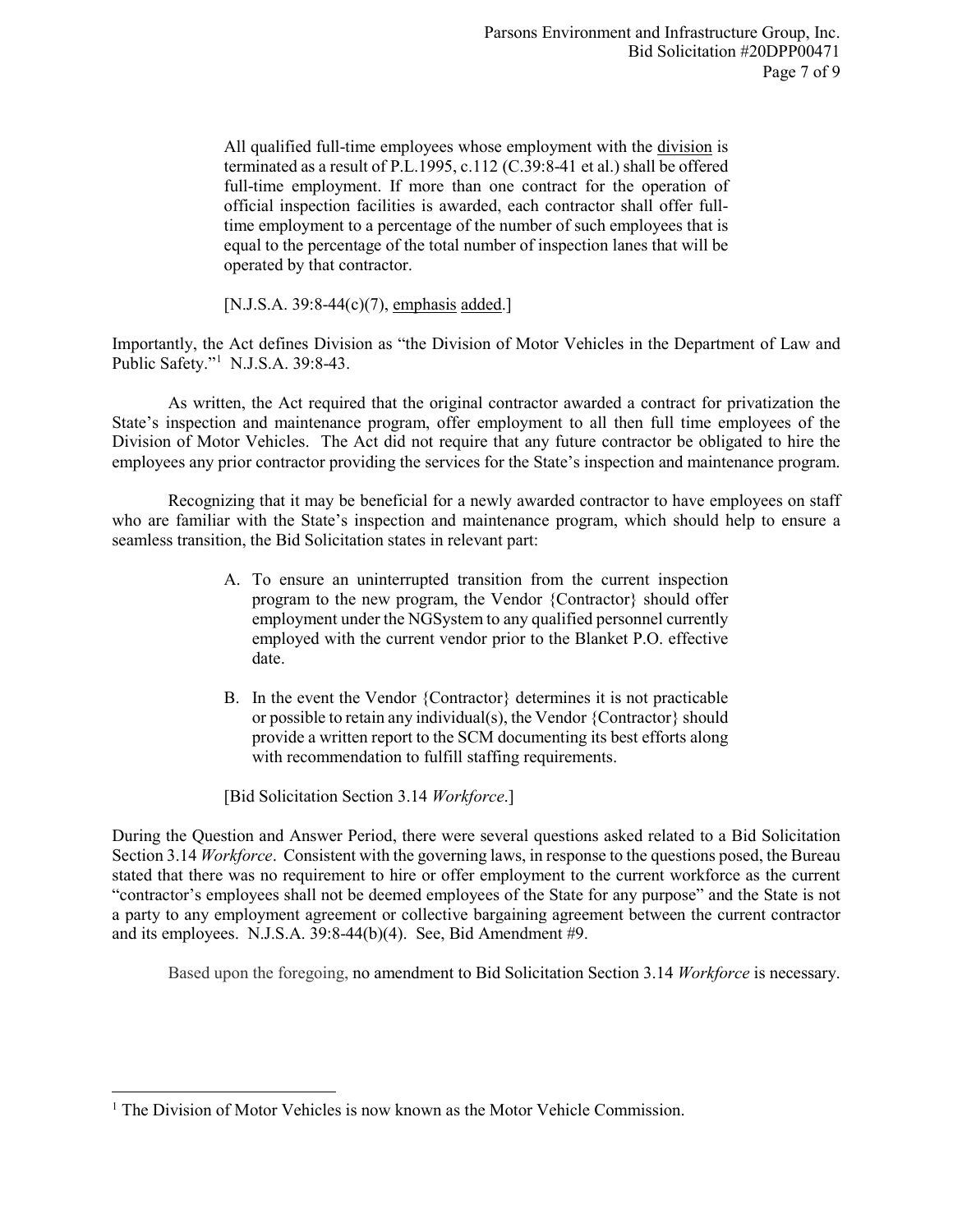### **C. COVID-19 Related Protocols**

Next, Parsons questions the Bid Solicitation's silence as it relates to COVID-19 protocols, operational issues and related costs.

As all potential Bidders should be aware, in light of the dangers posed by the COVID-19 virus outbreak and the declaration by the World Health Organization of a global pandemic, Governor Murphy issued Executive Order No. 103 on March 9, 2020 and Executive Order 119 on April 7, 2020; [\(https://www.state.nj.us/infobank/eo/056murphy/approved/eo\\_archive.html\)](https://www.state.nj.us/infobank/eo/056murphy/approved/eo_archive.html) the recitations, facts and circumstances of which are adopted by reference herein, and which declared both a Public Health Emergency and State of Emergency. Successive Executive Orders continued the Public Health Emergency and State of Emergency into the spring of 2021. Most recently, Governor Murphy issued Executive Order 240 on May 14, 2021, extended the Public Health Emergency an additional 30 days. However, Governor Murphy has also issued Executive Orders 238, 241, 242 and 243 which have removed the most significant COVID-19 restrictions.

At this juncture, the State cannot predict how long the Public Health Emergency and/or the State of Emergency will last, or what protocols will be required of a Contractor performing the State's Inspection and Maintenance program. The State's response to Question #3 on Bid Amendment #15 advised potential Bidders that the State was not requiring that any specific protocols be followed with the respect to the current public health emergency or any potential future public health or state of emergency. Rather, potential Bidders were advised that they "may formulate contingency plans in accordance with its own internal health and safety units to address pandemic related issues." Importantly, MVC advised the Hearing Unit that it has not required that the current Contractor have any specific COVID-19 protocols or operational requirements in place while performing the State's Inspection and Maintenance program. Rather, Parsons' has chosen to mirror MVC's approach while continuing operations during the pandemic.

With respect to any Contract awarded in response to this Bid Solicitation, and any other contract awarded by the Division, the costs of compliance with any internal health and safety protocols or mandates of the Center for Disease Control will be borne by the Contractor, not the State.

Finally, Parsons alleges that the Bid Solicitation has failed to address how the temporary shutdown of the State's inspection facilities will impact further volumes and wait times, particularly as it related to liquidated damages. However, Bid Amendment #14, which was issued in March 2021 responded to similar questions advising potential Bidders that it was anticipated that there would be a temporary increase in the inspection volume, however the CIF's had excess capacity to accommodate that volume. Further, MVC anticipates that the inspection volume would return to normal this year; and therefore, there would be no change to the Bid Solicitation language for liquidated damages.

Accordingly, based upon the foregoing, no amendment to the Bid Solicitation is necessary.

### **D. Technology Improvements**

 $\overline{\phantom{a}}$ 

In accordance with the applicable regulations, New Jersey performs vehicle emissions testing via a pass/fail methodology from the information obtained from the vehicle's On Board Diagnostic (OBD) computer. [2](#page-7-0) The OBD reports information regarding various components from the engine and if a

<span id="page-7-0"></span><sup>2</sup> N.J.A.C. 7:27-14.1 et seq. entitled *Control and Prohibition of Air Pollution from Diesel-Powered Motor Vehicles*; N.J.A.C. 7:27-15.1 et seq. entitled *Control and Prohibition of Air Pollution from Gasoline-Fueled Motor Vehicles*; N.J.A.C. 7:27B-4.1 et seq. entitled *Air Test Method 4: Testing Procedures for Diesel-*